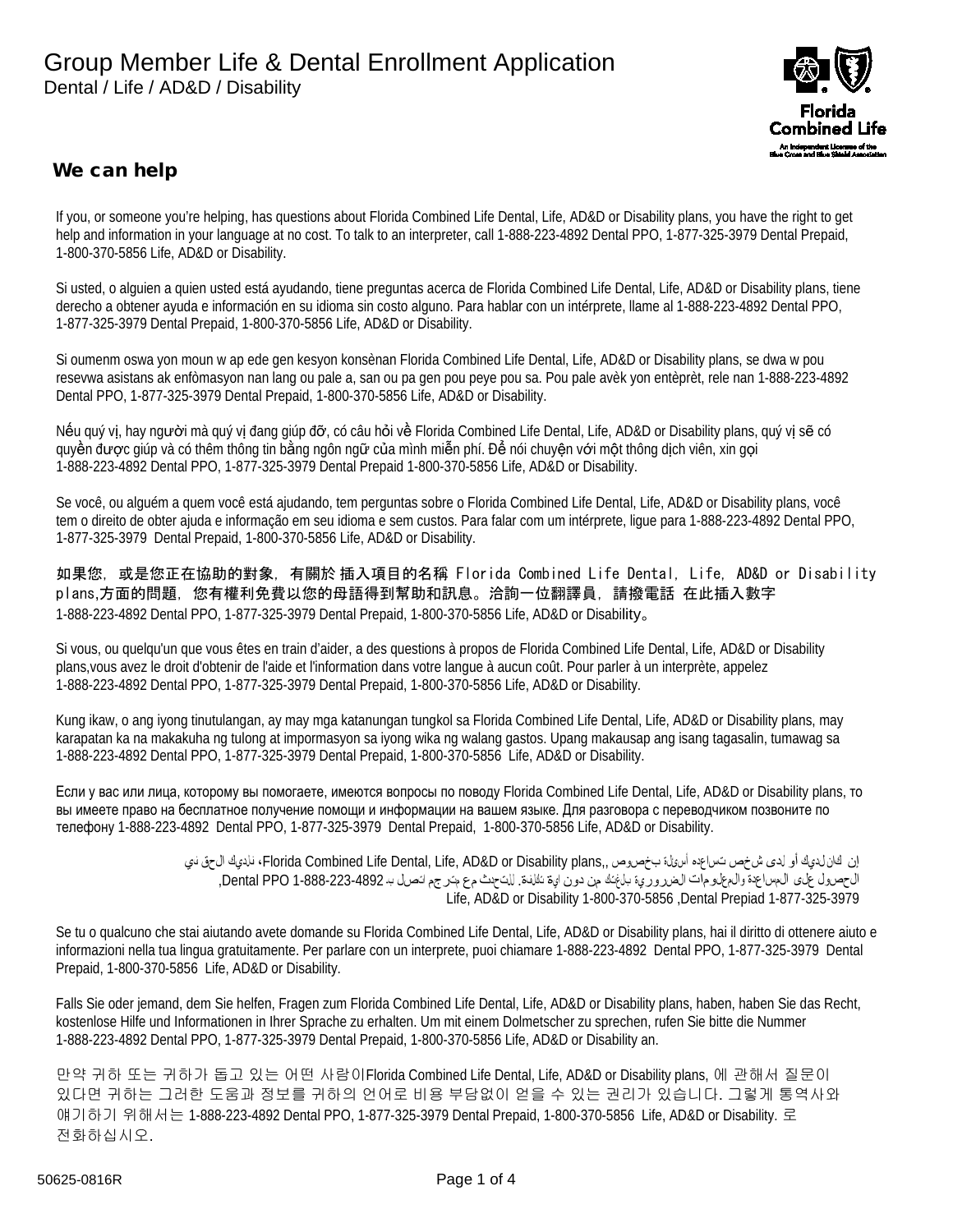Jeśli Ty lub osoba, której pomagasz ,macie pytania odnośnie Florida Combined Life Dental, Life, AD&D or Disability plans, masz prawo do uzyskania bezpłatnej informacji i pomocy we własnym języku .Aby porozmawiać z tłumaczem, zadzwoń pod numer 1-888-223-4892 Dental PPO, 1-877-325-3979 Dental Prepaid, 1-800-370-5856 Life, AD&D or Disability.

## જો તમે કે તમે મદદ કરી રહ્યાં હો તેમને Florida Combined Life Dental, Life, AD&D or Disability plans, વિશે પ્રશ્નો હોય, તો તમને મદદ

અને તમારી ભાષામાં માહિતી કોઇ ખર્ચ વગર મેળવવાનો અધિકાર છે. દુભાષિયા માટે આ નંબર પર ફોન કરો, 1-888-223-4892 Dental PPO, 1-877-325-3979 Dental Prepaid, 1-800-370-5856 Life, AD&D or Disability.

หากคุณ หรือคนที่คุณกาลังช่วยเหลือมีคาถามเกี่ยวกับ Florida Combined Life Dental, Life, AD&D or Disability

คุณมีสิทธิที่จะได้รับความช่วยเหลือและข้อมูลในภาษาของคุณได้โดยไม่มีค่าใช้จ่าย พูดคุยกับล่าม โทร 1-888-223-4892 Dental PPO, 1-877-325-3979 Dental Prepaid, 1-800-370-5856 Life, AD&D or Disability.

## **1557 Non-Discrimination**

Florida Combined Life Insurance Company, Inc. (FCL) complies with applicable Federal civil rights laws and does not discriminate on the basis of race, color, national origin, age, disability, or sex. FCL does not exclude people or treat them differently because of race, color, national origin, age, disability, or sex.

FCL:

- Provides free aids and services to people with disabilities to communicate effectively with us, such as:
	- o Qualified sign language interpreters
	- o Written information in other formats (large print, audio, accessible electronic formats, other formats)
- Provides free language services to people whose primary language is not English, such as:
	- o Qualified interpreters
	- o Information written in other languages

If you need these services, contact 1-888-223-4892 Dental PPO, 1-877-325-3979 Dental Prepaid, 1-800-370-5856 Life, AD&D or Disability.

If you believe that FCL has failed to provide these services or discriminated in another way on the basis of race, color, national origin, age, disability, or sex, you can file a grievance with:

Civil Rights Coordinator 17500 Chenal Parkway Little Rock, AR 72223 1-800-260-0331 Email civilrightscoordinator@fclife.com.

You can file a grievance in person or by mail or email. If you need help filing a grievance, our Civil Rights Coordinator is available to help you.

You can also file a civil rights complaint with the U.S. Department of Health and Human Services, Office for Civil Rights electronically through the Office for Civil Rights Complaint Portal, available at *[https://ocrportal.hhs.gov/ocr/portal/lobby.jsf,](https://ocrportal.hhs.gov/ocr/portal/lobby.jsf)* or by mail or phone at:

U.S. Department of Health and Human Services, 200 Independence Avenue SW., Room 509F, HHH Building, Washington, DC 20201 1–800–368–1019, 800–537–7697 (TDD).

Complaint forms are available at *[http://www.hhs.gov/ocr/office/file/index.html.](http://www.hhs.gov/ocr/office/file/index.html)*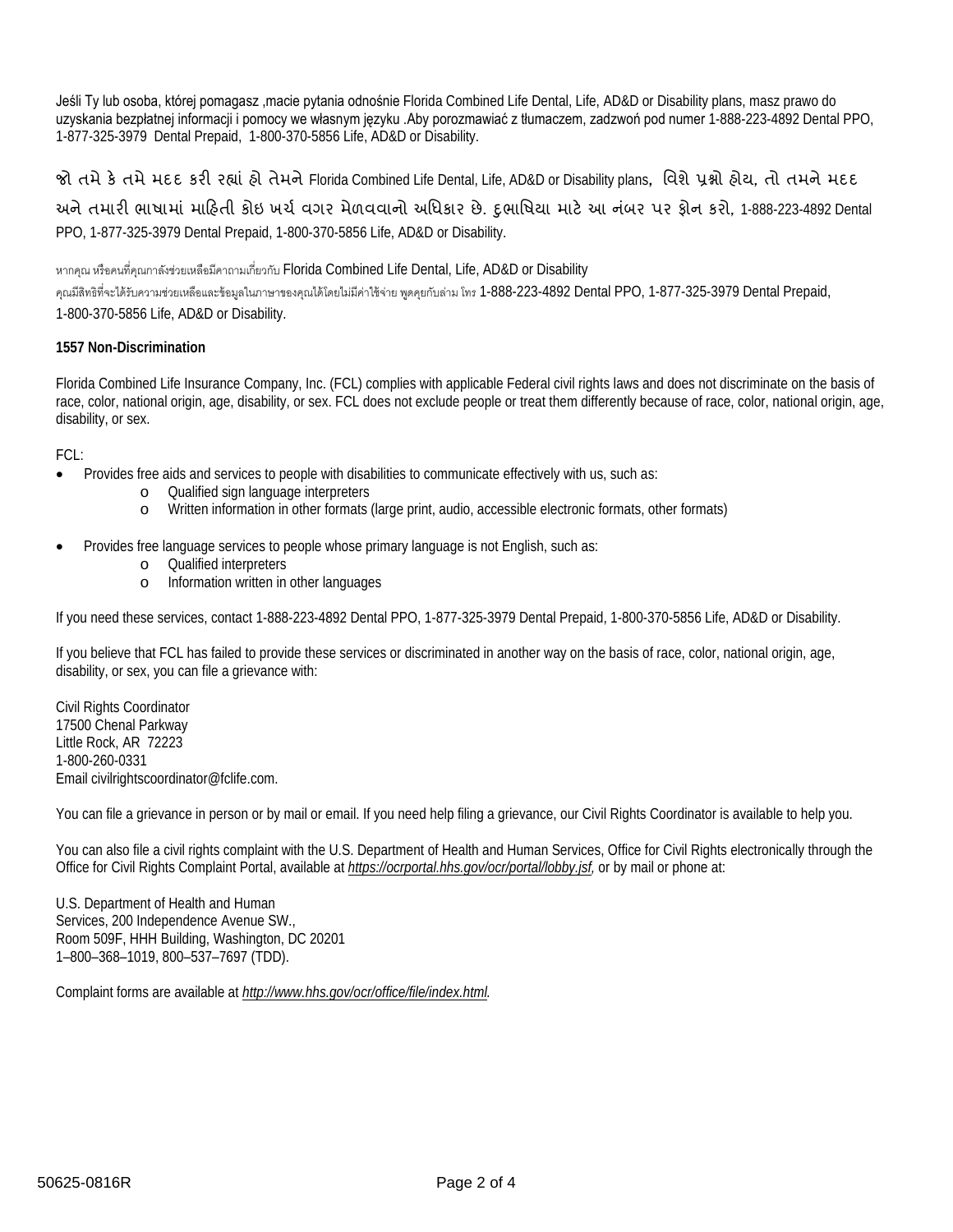

| Please write clearly in black or blue ink                                                                                                                                                                                                                                      |                                 |                                                               |                                                |                                                                       |                                 |                                                                                      |     |
|--------------------------------------------------------------------------------------------------------------------------------------------------------------------------------------------------------------------------------------------------------------------------------|---------------------------------|---------------------------------------------------------------|------------------------------------------------|-----------------------------------------------------------------------|---------------------------------|--------------------------------------------------------------------------------------|-----|
| <b>Section A: Employer Provided Information</b><br>Group Name:                                                                                                                                                                                                                 |                                 | Life Group #:                                                 |                                                | 2. Dental Group #                                                     |                                 | 3. Division #:                                                                       |     |
|                                                                                                                                                                                                                                                                                | $\mathbf{1}$ .                  |                                                               |                                                |                                                                       |                                 |                                                                                      | 4.  |
| Coverage Effective Date:<br>5. Date of Hire: mm dd yyyy 6.                                                                                                                                                                                                                     |                                 | Occupation:                                                   |                                                |                                                                       |                                 | 7. Class:                                                                            | 8.  |
| <b>Work Status:</b><br>9.                                                                                                                                                                                                                                                      | Paid: □ Hourly<br>$\Box$ Salary | \$                                                            | 10. Annual Salary:                             | 11. Hours worked<br>per week:                                         |                                 | 12. Open Enrollment:<br>(Dental Only)                                                | 13. |
| $\Box$ COBRA<br>$\Box$ Retired<br>$\Box$ Actively at Work                                                                                                                                                                                                                      |                                 |                                                               |                                                |                                                                       |                                 |                                                                                      |     |
| Section B: Employee Information (Refer to Section D for Dependent Information)                                                                                                                                                                                                 |                                 |                                                               |                                                |                                                                       |                                 |                                                                                      |     |
| Last Name:                                                                                                                                                                                                                                                                     | 14. First Name:                 |                                                               |                                                | 16. Gender:<br>15. M.L.:<br>$\Box M$ $\Box F$                         |                                 | 17. Date of Birth (DOB):                                                             | 18. |
| Social Security No.:<br>Address:<br>19.                                                                                                                                                                                                                                        |                                 |                                                               | 20. Apt.#:                                     | 21. City:                                                             |                                 | 22. State:<br>23. Zip:                                                               | 24. |
| 25. Home Phone #:<br>County:                                                                                                                                                                                                                                                   | 26. Business Phone #:           |                                                               | <b>Marital Status:</b><br>27.<br>$\Box$ Single | $\Box$ Married                                                        | 28.<br>□ Divorced               | Email Address:                                                                       | 29. |
| <b>Section C: Dental Coverage Selection</b>                                                                                                                                                                                                                                    |                                 |                                                               |                                                |                                                                       |                                 |                                                                                      |     |
| (If yes, select one of the Plans below.) Employee:<br>Spouse:                                                                                                                                                                                                                  | $\Box$ Yes<br>$\Box$ Yes        | □ No, I decline Coverage.<br>□ No, I decline Coverage.        |                                                | Child(ren): □ Yes □ No, I decline Coverage.                           |                                 |                                                                                      | 30. |
| □ BlueDental Choice Plus (PPO) _____<br>Plan Type<br>□ BlueDental Care (Prepaid)<br>Requested:                                                                                                                                                                                 |                                 | □ BlueDental Choice (PPO)<br>□ BlueDental Freedom (Indemnity) |                                                |                                                                       |                                 | □ BlueDental Choice Copayment (PPO)                                                  | 31. |
| Section D: Employee and Dependent Information                                                                                                                                                                                                                                  |                                 |                                                               |                                                | Add additional dependents to the back of this form, sign and date it. |                                 |                                                                                      |     |
|                                                                                                                                                                                                                                                                                | 32.                             | 33.                                                           | 34.                                            | 35.                                                                   | 36.                             |                                                                                      | 37. |
| <b>First Name</b><br>Middle Initial                                                                                                                                                                                                                                            | Last Name                       | Social                                                        | Date of                                        | Relation to                                                           | Gender                          | <b>BlueDental Care Only</b>                                                          |     |
|                                                                                                                                                                                                                                                                                |                                 | Security<br>No.                                               | <b>Birth</b><br>mm/dd/yyyy                     | You ( $DP =$<br><b>Domestic</b>                                       |                                 | <b>Facility ID <math>#</math></b><br>To see a list of dentists in the                |     |
|                                                                                                                                                                                                                                                                                |                                 |                                                               |                                                | Partner)                                                              |                                 | network visit www.bcbsfl.com                                                         |     |
|                                                                                                                                                                                                                                                                                |                                 |                                                               |                                                |                                                                       |                                 | Check box if a current patient                                                       |     |
| Employee                                                                                                                                                                                                                                                                       |                                 |                                                               |                                                |                                                                       |                                 |                                                                                      |     |
|                                                                                                                                                                                                                                                                                |                                 |                                                               |                                                | $\Box$ Spouse                                                         | $\square$ M                     |                                                                                      |     |
|                                                                                                                                                                                                                                                                                |                                 |                                                               |                                                | or $\Box$ DP<br>$\Box$ Child or                                       | $\Box$ F<br>$\overline{\Box}$ M |                                                                                      |     |
|                                                                                                                                                                                                                                                                                |                                 |                                                               |                                                | $\Box$ DP Child                                                       | $\Box F$<br>П                   |                                                                                      |     |
|                                                                                                                                                                                                                                                                                |                                 |                                                               |                                                | $\Box$ Child or                                                       | $\Box$ M                        |                                                                                      |     |
|                                                                                                                                                                                                                                                                                |                                 |                                                               |                                                | $\Box$ DP Child<br>$\Box$ Child or                                    | $\Box$ F<br>$\Box$ M            |                                                                                      |     |
|                                                                                                                                                                                                                                                                                |                                 |                                                               |                                                | $\Box$ DP Child                                                       | $\Box$ F<br>П                   |                                                                                      |     |
| Section E: Other Dental Insurance Information (This section must be completed for claims processing.)                                                                                                                                                                          |                                 |                                                               |                                                |                                                                       |                                 |                                                                                      |     |
| In addition to this policy, do you or your dependents have any other dental insurance under a group plan? $\Box$ Yes $\Box$ No                                                                                                                                                 |                                 |                                                               |                                                |                                                                       |                                 | If yes, complete below.                                                              | 38. |
| Name of Person:                                                                                                                                                                                                                                                                |                                 | 39. Group Name & #:                                           |                                                |                                                                       |                                 | 40. Policy #:                                                                        | 41. |
| Insurance Co./Name and Address:                                                                                                                                                                                                                                                |                                 |                                                               |                                                |                                                                       |                                 |                                                                                      | 42. |
| Section F: Life, AD&D and Disability Coverage Selection                                                                                                                                                                                                                        |                                 |                                                               |                                                |                                                                       |                                 |                                                                                      |     |
| Employee:<br>(If yes, select coverages below.)<br>Spouse:                                                                                                                                                                                                                      | $\Box$ Yes<br>$\Box$ Yes        | No, I decline Coverage.<br>□ No, I decline Coverage.          |                                                | Child(ren): □ Yes □ No, I decline Coverage.                           |                                 |                                                                                      | 43. |
| Coverage Requested:                                                                                                                                                                                                                                                            |                                 |                                                               |                                                |                                                                       |                                 |                                                                                      | 44. |
| $\Box$ Basic Term Life \$                                                                                                                                                                                                                                                      |                                 |                                                               |                                                | □ Supplemental Life \$<br><u>□ Supplemental AD&amp;D</u>              |                                 | □ Small Group Package 10                                                             |     |
| □ Accidental Death & Dismemberment (AD&D) \$                                                                                                                                                                                                                                   |                                 | □ Short Term Disability (STD)                                 |                                                | □ STD Buy-Up                                                          |                                 | □ Small Group Package 20                                                             |     |
| $\Box$ Dependent Life \$                                                                                                                                                                                                                                                       |                                 | $\Box$ Long Term Disability (LTD)                             |                                                | $\Box$ LTD Buy-Up                                                     |                                 | □ Small Group Package 35                                                             |     |
| Voluntary Coverages: (If spouse Voluntary Life is selected, spouse information must be provided in Section D above.)<br>Life □ Employee'\$<br>□ Spouse \$<br>□ Child(ren) \$<br>2002, AD&D □ Employee \$<br>2008                                                               |                                 |                                                               |                                                |                                                                       |                                 |                                                                                      |     |
| □ Voluntary Short-Term Disability (VSTD) _______                                                                                                                                                                                                                               |                                 |                                                               |                                                |                                                                       | $\Box$ $\Box$ Spouse            | $\Box$ Child(ren)<br>Have you or your spouse (if applying for coverage) used tobacco |     |
| □ Voluntary Long-Term Disability (VLTD)                                                                                                                                                                                                                                        |                                 |                                                               |                                                |                                                                       |                                 |                                                                                      |     |
| products in the past year? You: DYes DNo Spouse: DYes DNo<br>Group Life Beneficiary Information Add additional beneficiaries to the back of this form, sign and date it.<br>45.<br>This will revoke any existing beneficiary designation you may have.<br>Total % must = 100%. |                                 |                                                               |                                                |                                                                       |                                 |                                                                                      |     |
| Primary Beneficiary:                                                                                                                                                                                                                                                           |                                 | DOB:                                                          |                                                | Relation to You:                                                      |                                 | % of Share:                                                                          |     |
| Primary Beneficiary:                                                                                                                                                                                                                                                           |                                 | DOB:                                                          |                                                | Relation to You:                                                      |                                 | % of Share:                                                                          |     |
| Secondary (Contingent) Beneficiary:                                                                                                                                                                                                                                            |                                 | DOB:                                                          |                                                | Relation to You:                                                      |                                 | % of Share:                                                                          |     |
| Secondary (Contingent) Beneficiary:                                                                                                                                                                                                                                            |                                 | DOB:                                                          |                                                | Relation to You:                                                      |                                 | % of Share:                                                                          |     |